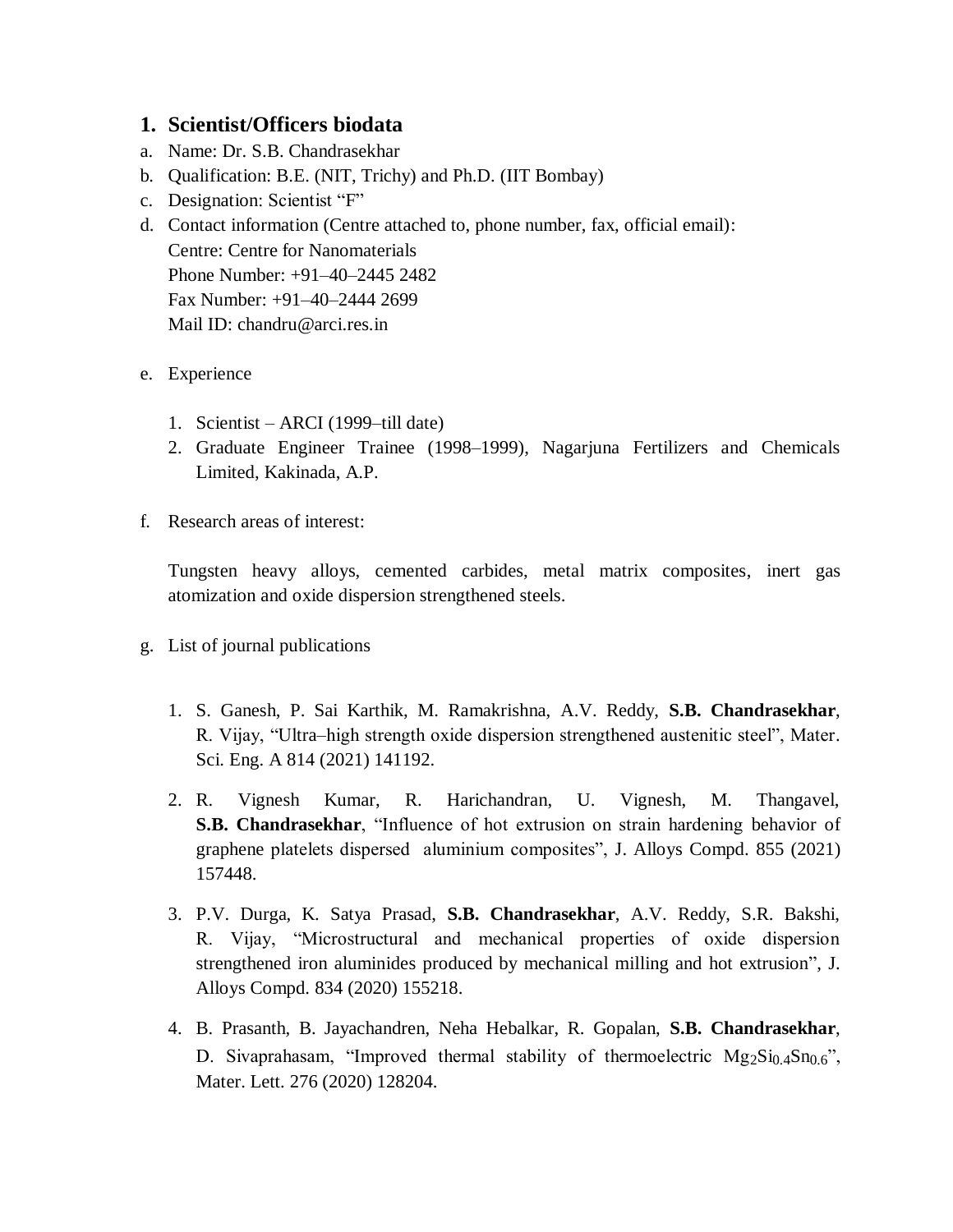- 5. N.S. Anas, **S.B. Chandrasekhar**, R.K. Dash, Tata N. Rao, R. Vijay, "Effect of carbon nanotubes on solution treatment temperature and dissolution characteristics of precipitates in Al alloy produced by high–energy milling and hot extrusion", Trans. Indian Inst. Met. 72(10) (2019) 2687–2697.
- 6. V. Krishna, R. Padmapreetha, **S.B. Chandrasekhar**, K. Murugan, R. Johnson, "Oxidation resistant TiO<sub>2</sub>-SiO<sub>2</sub> coatings on mild steel by sol-gel", Surf. Coat. Technol. 378 (2019) 125041.
- 7. D. Sivaprahasam, **S.B. Chandrasekhar**, S. Kashyap, R. Gopalan, "Thermal conductivity of nanostructured  $Fe_{0.04}Co_{0.96}Sb_3$  skutterudite", Mater. Lett. 252 (2019) 231–234.
- 8. D. Sivaprahasam, **S.B. Chandrasekhar**, K. Murugan, K.V.P. Prabhakar, "Microstructure and mechanical properties of M62 high–speed steel powder consolidated by high–temperature gas extrusion", Mater. Res. Innov. DOI: 10.1080/14328917.2019.1580889.
- 9. P. Sai Karthik, **S.B. Chandrasekhar**, D. Chakravarty, P.V.V. Srinivas, V.S.K. Chakravadhanula, T.N. Rao, "Propellant grade ultrafine aluminum powder by RF induction plasma", Adv. Powder Technol. 29 (2018) 804–812.
- 10. **S.B. Chandrasekhar**, N.P. Wasekar, M. Ramakrishna, P. Suresh Babu, T.N. Rao, B.P. Kashyap, "Dynamic strain ageing in fine grained  $Cu-1$  wt% $Al_2O_3$  composite processed by two step ball milling and spark plasma sintering", J. Alloys Compd. 656 (2016) 423–430.
- 11. Sambaraj Sravan Kumara, Sandeep E S, **S.B. Chandrasekhar**, Swapan Kumar Karak, "Development of nano–oxide dispersed 304L steels by mechanical milling and conventional sintering", Mater. Res. 19(1) (2016) 175–182.
- 12. **S.B. Chandrasekhar**, S. Sudhakara Sarma, M. Ramakrishna, P. Suresh Babu, Tata N. Rao and B.P. Kashyap, "Microstructure and properties of hot extruded Cu–1 wt.% Al2O3 nano composites synthesized by various techniques", Mater. Sci. Eng. A 591 (2014) 46–53.
- 13. Sanjay R. Dhage, P.S. Chandrasekhar, **S.B. Chandrasekhar,** Shrikant V. Joshi, "CIGS absorber layer by single–step non–vacuum intense pulsed light treatment of inkjet–printed film", IEEE Proceedings (2014)1607–1610.
- 14. **S.B. Chandrasekhar**, D. Prabhu, M. Gopinath, V. Chandrasekaran, M. Ramakrishna, V. Uma, R. Gopalan, "High saturation magnetization in Fe–0.4 wt. %P alloy processed by a two–step heat treatment", J. Magn. Magn. Mater. 345 (2013) 239–242.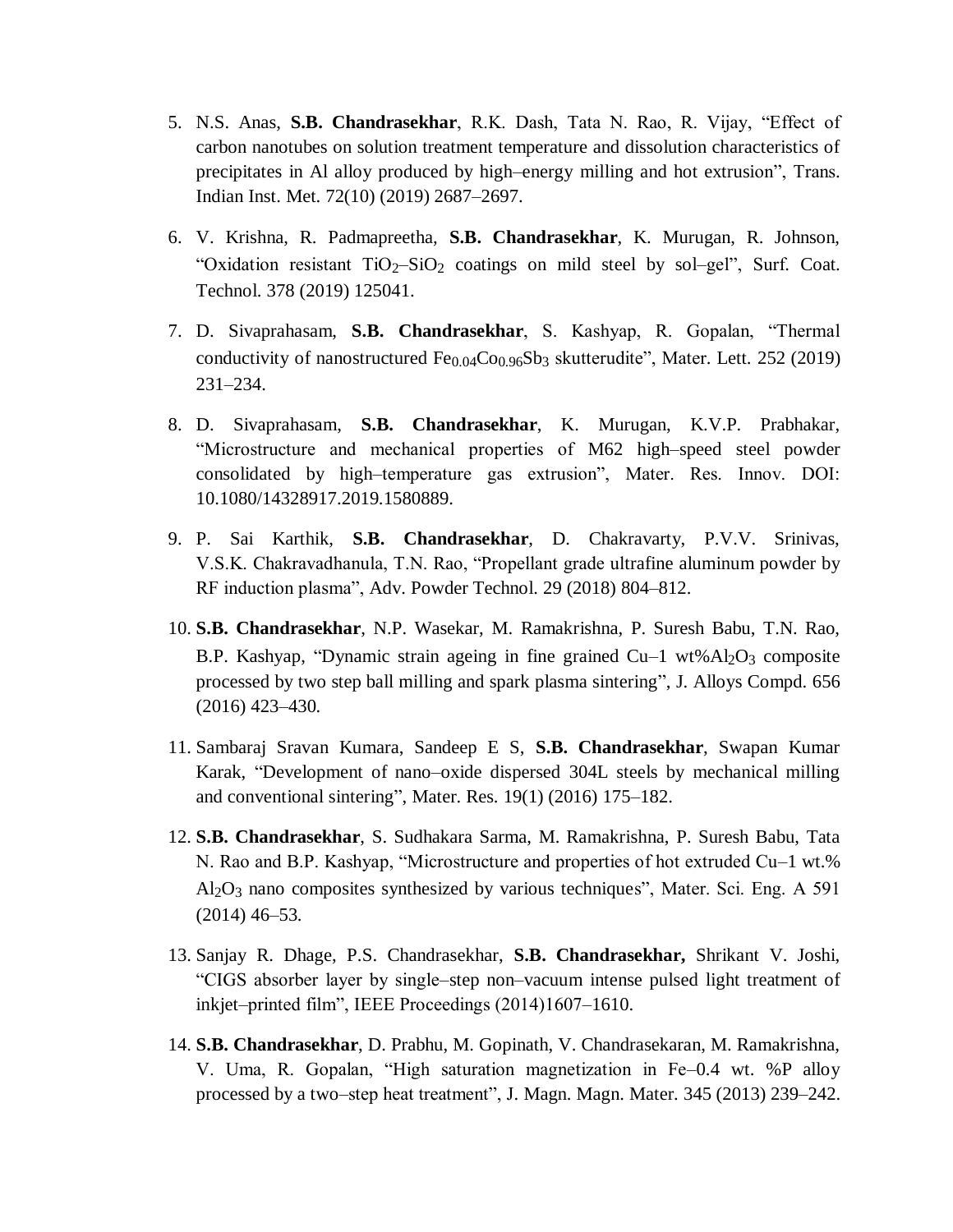- 15. S. Mahendra Kumar, K. Murugan, **S.B. Chandrasekhar**, Neha Hebalkar, M. Krishna, B.S. Satyanarayana, Giridhar Madras, "Synthesis and characterization of nano silicon and titanium nitride powders using atmospheric microwave plasma technique", J. Chem. Sci. 124 (2012) 557–563.
- 16. K. Murugan, **S.B. Chandrasekhar**, J. Joardar, "Nanostructured α/β–tungsten by reduction of WO<sub>3</sub> under microwave plasma", Int. J. Refract. Met. Hard Mater. 29 (2011) 128–133.
- 17. D. Chakravarty, B.V.Sarada, **S.B. Chandrasekhar**, K.Saravanan, T.N.Rao, "A novel method of fabricating porous silicon", Mater. Sci. Eng. A 528 (2011) 7831– 7834.
- 18. R. Mariappan, S. Kumaran, T. Srinivasa Rao, **S.B. Chandrasekhar**, "Microstructure and mechanical properties of duplex stainless steels sintered in different atmospheres", Powder Metall. 54 (2011) 236–241.
- 19. D. Sivaprahasam, **S.B. Chandrasekhar,** R. Sundaresan, "Microstructure and mechanical properties of nanocrystalline WC–12Co consolidated by spark plasma sintering", Intl. J. Refract. Met. Hard Mater. 25 (2007) 144–152.
- 20. G.V.S. Rao, M.H. Rao, **S.B. Chandrasekhar**, R. Sundaresan, ["Influence of hot dip](https://scholar.google.com/citations?view_op=view_citation&hl=en&user=iuY38iMAAAAJ&citation_for_view=iuY38iMAAAAJ:YOwf2qJgpHMC)  [galvanizing on corrosion protection of sintered ferrous components"](https://scholar.google.com/citations?view_op=view_citation&hl=en&user=iuY38iMAAAAJ&citation_for_view=iuY38iMAAAAJ:YOwf2qJgpHMC), Trans. Indian Inst. Met. 59 (2006) 423–429.
- 21. **S.B. Chandrasekhar**, V.A. Mahendar, A.S. Kumar, R. Sundaresan, ["Effect of](https://scholar.google.com/citations?view_op=view_citation&hl=en&user=iuY38iMAAAAJ&citation_for_view=iuY38iMAAAAJ:5nxA0vEk-isC)  [atmosphere in the sintering of heavy alloys"](https://scholar.google.com/citations?view_op=view_citation&hl=en&user=iuY38iMAAAAJ&citation_for_view=iuY38iMAAAAJ:5nxA0vEk-isC), Adv. Powder Metall. Part. Mater. 13 (2002) 201–210.

## **Conference Presentations:**

- 1. **S.B. Chandrasekhar**, S. Sudhakar Sharma, S. Shanthanu Madge, T. Narasinga Rao, "Synthesis and consolidation of  $Cu - Al<sub>2</sub>O<sub>3</sub>$  nano composite powders", PMAI 2008, Chennai.
- 2. **S.B. Chandrasekhar**, D. Sen, G. Siva Kumar, R. Sundaresan, "Development of nano WC–12Co powders by mechanical milling and its coating characteristics", PMAI 2007, Noida.
- 3. **S. B. Chandrasekhar**, N. Girish, A. Siva Kumar, and R. Sundaresan, "Development of binder treated ferrous based powders", PMAI 2003, Goa.